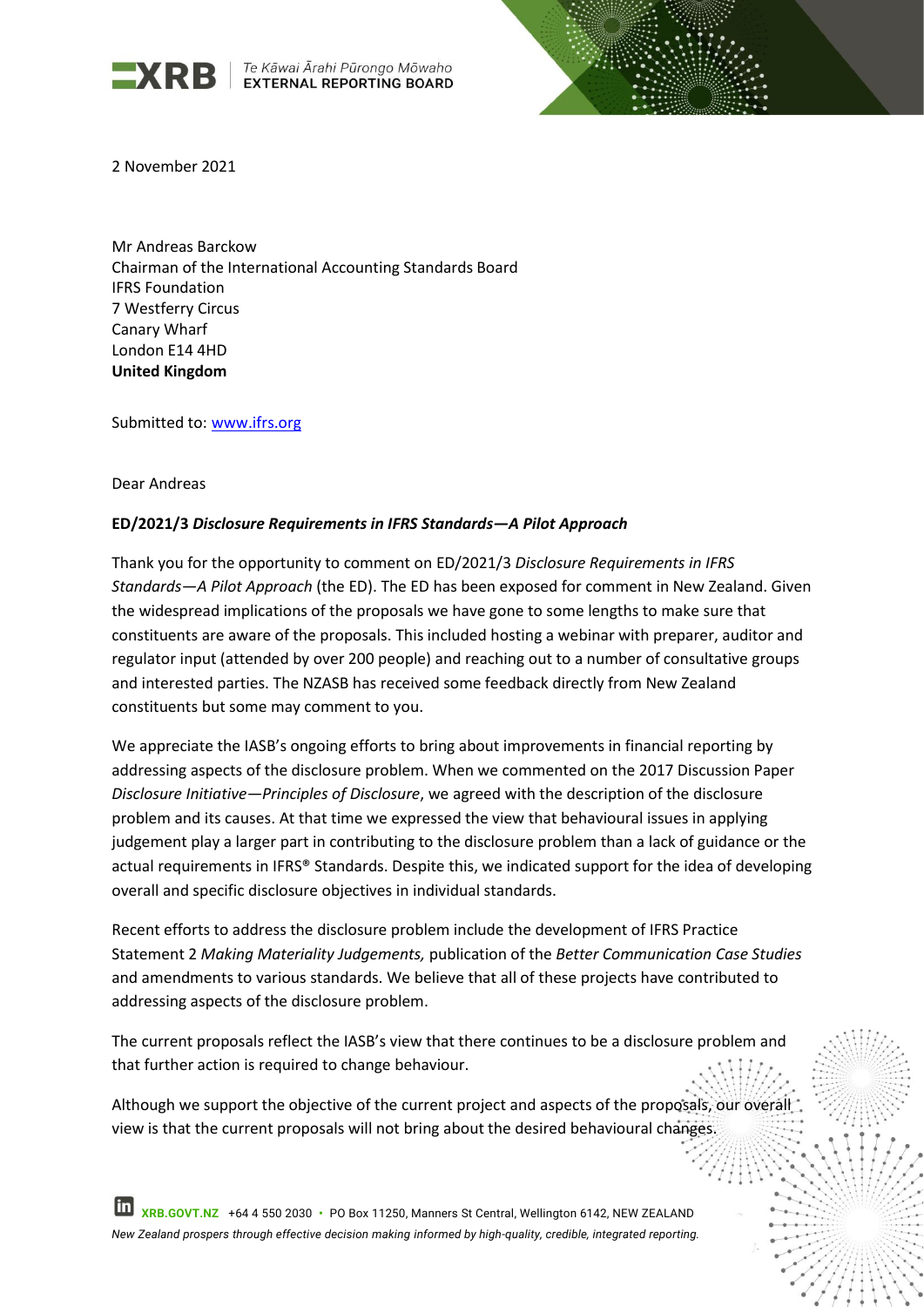Aspects of the proposals that we support include early engagement with users, better justification of disclosure requirements and explanations of how information will be used. We think that these initiatives will support informed debate during the development of disclosure requirements, including considering the risk of disclosure overload in standards. We think that more widespread use of overall and specific disclosure objectives would be useful both in developing and applying disclosure requirements. They could contribute to the debate when developing disclosure requirements, assist preparers in making materiality judgements and play a useful role in discussions between preparers, auditors and regulators.

However, we do not support the proposals to shift the current relationship between disclosure objectives and items of information to be disclosed, nor do we support the proposed language to be used when identifying items of information.

Although we have heard that aspects of the disclosure problem (both disclosing too little and disclosing too much) can be observed in New Zealand, we have not heard that there is a widespread disclosure problem in New Zealand. The NZASB received feedback highlighting that a number of entities work hard to present clear and understandable information to investors, and are able to do so while applying current standards. We therefore remain of the view that behavioural issues in applying judgement play a larger part in contributing to the disclosure problem than a lack of guidance or the actual requirements in IFRS Standards. Entities that currently take a considered and thoughtful approach to disclosures and document judgements about disclosure would most likely take the same approach to any new requirements. Those that treat disclosure as a compliance exercise (whether disclosing too much or too little) would most likely continue with that approach.

Given that we do not support key aspects of the proposals, we have reflected on what else the IASB could do to bring about the desired behavioural changes.

We think that it is useful to have both disclosure objectives and specific disclosure requirements in standards, along with a materiality overlay. When all these components are in place, a disclosure objective can usefully provide an explanation for why certain items of information are required and what the standard setter was trying to achieve when establishing those requirements. In our view a disclosure objective and the associated requirements should reflect the decisions made by a standard setter at the conclusion of appropriate outreach and due process. A disclosure objective should not put the onus on preparers to identify user needs.

We would support more widespread use of disclosure objectives going forward (which would be in keeping with the approach to drafting in more recent IFRS Standards). We would also support a detailed review of the disclosure requirements across standards, informed by feedback from users and preparers, but without adopting other aspects of the proposed new approach to drafting disclosure requirements.

In reflecting on the way forward we would like to stress the usefulness and impact of earlier disclosure initiative projects. We have received feedback that the 2014 amendments to IAS 1 *Presentation of Financial Statements* encouraged entities to review their note disclosures and had a positive impact. *Disclosure Initiative* (Amendments to IAS 1) issued in December 2014 clarified that (i) materiality applies to the whole of the financial statements and that the presence of immaterial information can reduce the usefulness of financial disclosures and (ii) an entity should use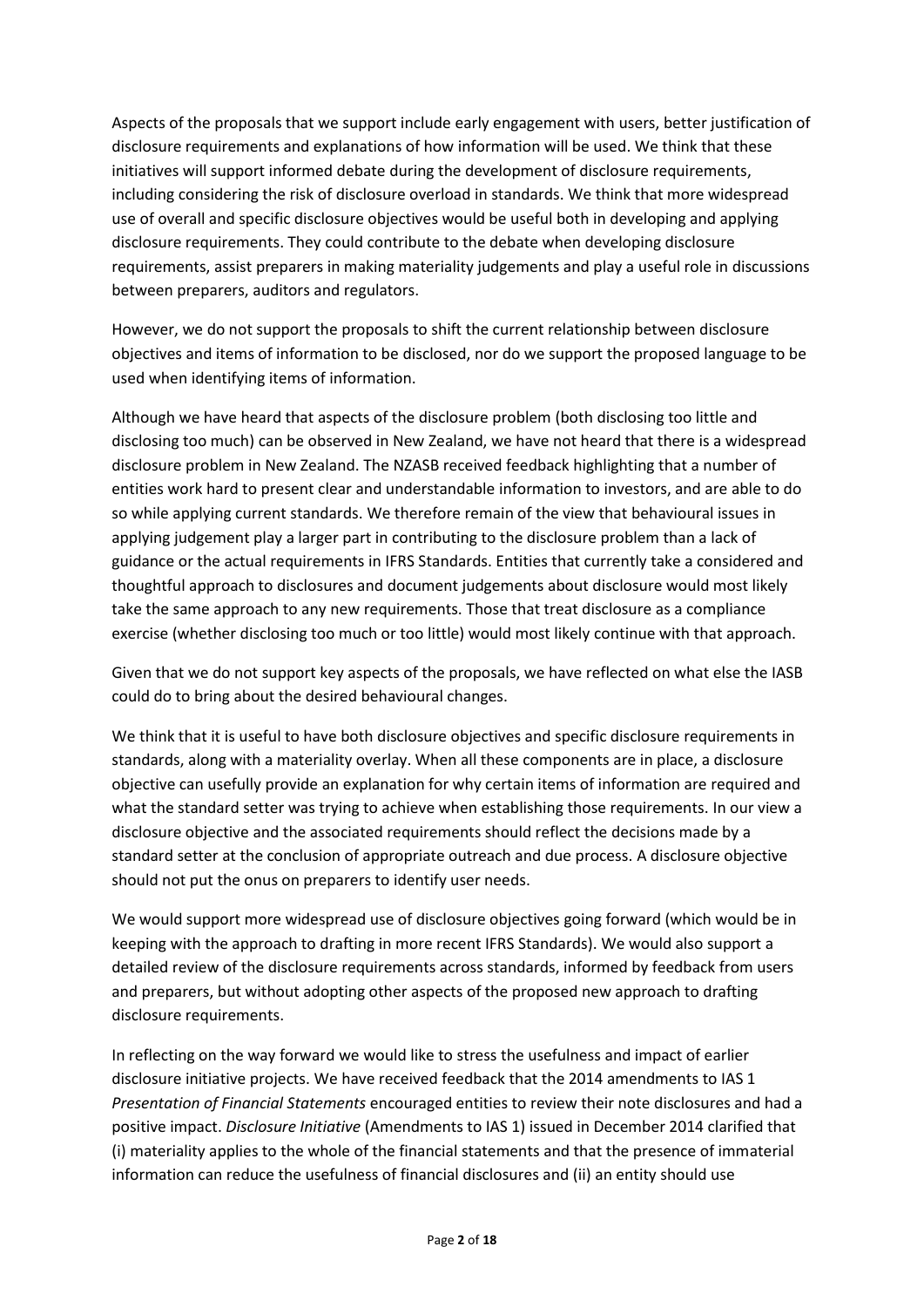professional judgement to determine where and in what order information is presented in the notes. Following these amendments, many entities focused on decluttering and streamlining their financial statements. These efforts were encouraged by publications put out by professional bodies and supported by public discussions between preparers, auditors and regulators. This work continues to have a positive impact. Given the impact of this earlier work, we suggest that IASB look at ways to promulgate and reinforce these messages.

Ongoing education (such as webinars, webcasts and articles), about the requirements in standards and the practical application of those requirements will maintain interest in effective disclosure. Informal interviews with entities about how they have applied disclosure requirements or reviewed disclosures could also maintain interest in this topic. We have one final point that we would like to make in this letter but which is not reflected in our more detailed comments. In New Zealand we have an Accounting Standards Framework which establishes two tiers of requirements for for-profit entities with legislative requirements to report in accordance with GAAP. Tier 1 (NZ IFRS) incorporates all the requirements in IFRS Standards, including all disclosure requirements. Tier 2 (NZ IFRS RDR) has reduced disclosure requirements, which in the most part are identified by means of asterisks beside the Tier 1 disclosure requirements.

In commenting on these proposals we have considered how they would be applied by Tier 1 entities. We are also aware of, and monitoring, the IASB's work on subsidiaries without public accountability, which could offer an alternative way of establishing disclosure requirements for Tier 2 entities. We intend to look at other possible ways of establishing Tier 2 disclosure requirements once that project has been completed. We are therefore interested in both of the IASB's active disclosure projects but note that the two sets of proposals reflect quite different approaches – the ED *Subsidiaries without Public Accountability: Disclosures* does not use disclosure objectives. We are interested in how these two sets of requirements will interact and whether a consistent approach to both sets of disclosure requirements is a possibility.

Our responses to the questions are set out in the Appendix to this letter. If you have any queries or require clarification of any matters in this letter, please contact staff [\(Joanne.Scott@xrb.govt.nz\)](mailto:Joanne.Scott@xrb.govt.nz) or me.

Yours sincerely

Construction 1

Carolyn Cordery **Chair – New Zealand Accounting Standards Board**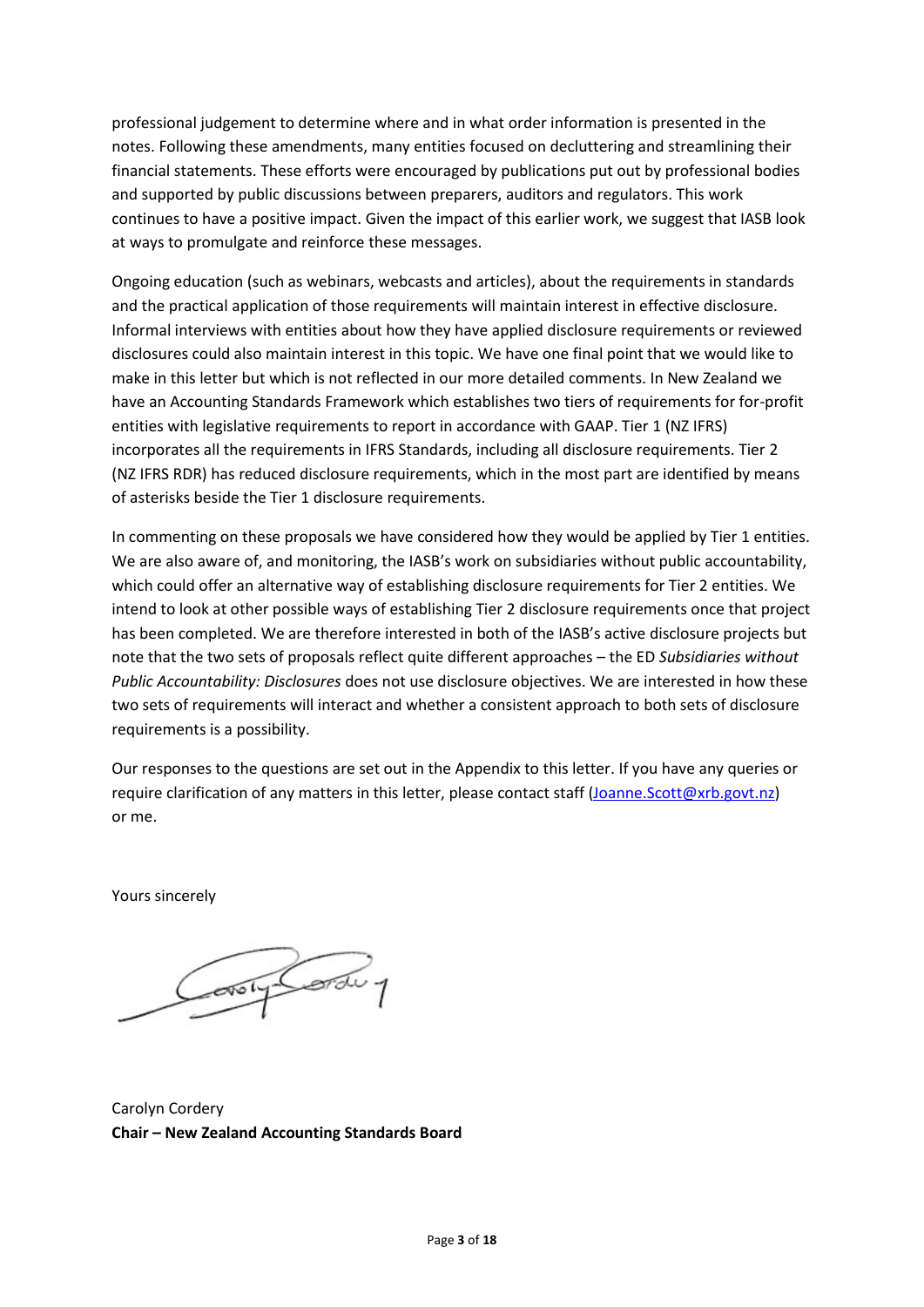## **Appendix**

### **Question 1—Using overall disclosure objectives**

Paragraphs DG5–DG7 of this Exposure Draft explain how the Board proposes to use overall disclosure objectives in future.

- (a) Do you agree that the Board should use overall disclosure objectives within IFRS Standards in future? Why or why not?
- (b) Do you agree that overall disclosure objectives would help entities, auditors and regulators determine whether information provided in the notes meets overall user information needs? Why or why not?

## **Question 1(a)**

- 1. Our responses to Questions 1–5 should be read in the light of our comments in our cover letter in which we support aspects of the proposals, but express the view that the current proposals will not bring about the desired behavioural changes and disagree with the proposals to shift the current relationship between disclosure objectives and items of information to be disclosed. Our responses to Questions 1–5 should also be read together.
- 2. We agree that overall disclosure objectives, along with the process of developing objectives, can be useful.<sup>1</sup> Overall disclosure objectives can encourage preparers to think about disclosures in their entirety and to consider the need to disclose additional information. They can also encourage preparers to think about whether information is presented in a way which best supports user needs. However, overall disclosure objectives have their limitations. They state the main purpose of the disclosures in a standard but, by their nature, they do not help preparers in deciding which individual items of information to disclose. As explained below, we do not agree with the proposal to use the word "shall" in overall disclosure objectives and consider that the current proposals would extend the role of overall disclosure objectives beyond what is appropriate.
- 3. Paragraph DG6 explains that the intention of the proposed overall disclosure objectives is to require that entities consider whether they have to provide additional information that is not directly required by the specific disclosure objectives in a standard. Paragraph 31 of IAS 1 *Presentation of Financial Statements* already requires that entities consider whether additional disclosures are required. The overall disclosure objectives would therefore seem to be bringing an existing requirement in IAS 1 into individual standards. As outlined in our response to Question 4, we consider that the requirements in IAS 1 are already quite clear but would support moves to highlight those requirements in all standards.
- 4. We read the proposals as going further than stressing the need to consider additional disclosure and creating an absolute requirement for an entity to consider whether it has satisfied user needs. This could place an unreasonably heavy burden on preparers. It could

<sup>1</sup> For example, the paragraph 1 of IAS 24 *Related Parties Disclosures* clearly outlines the purpose of the disclosures, as does the first objective paragraph of IAS 7 *Statement of Cash Flows.*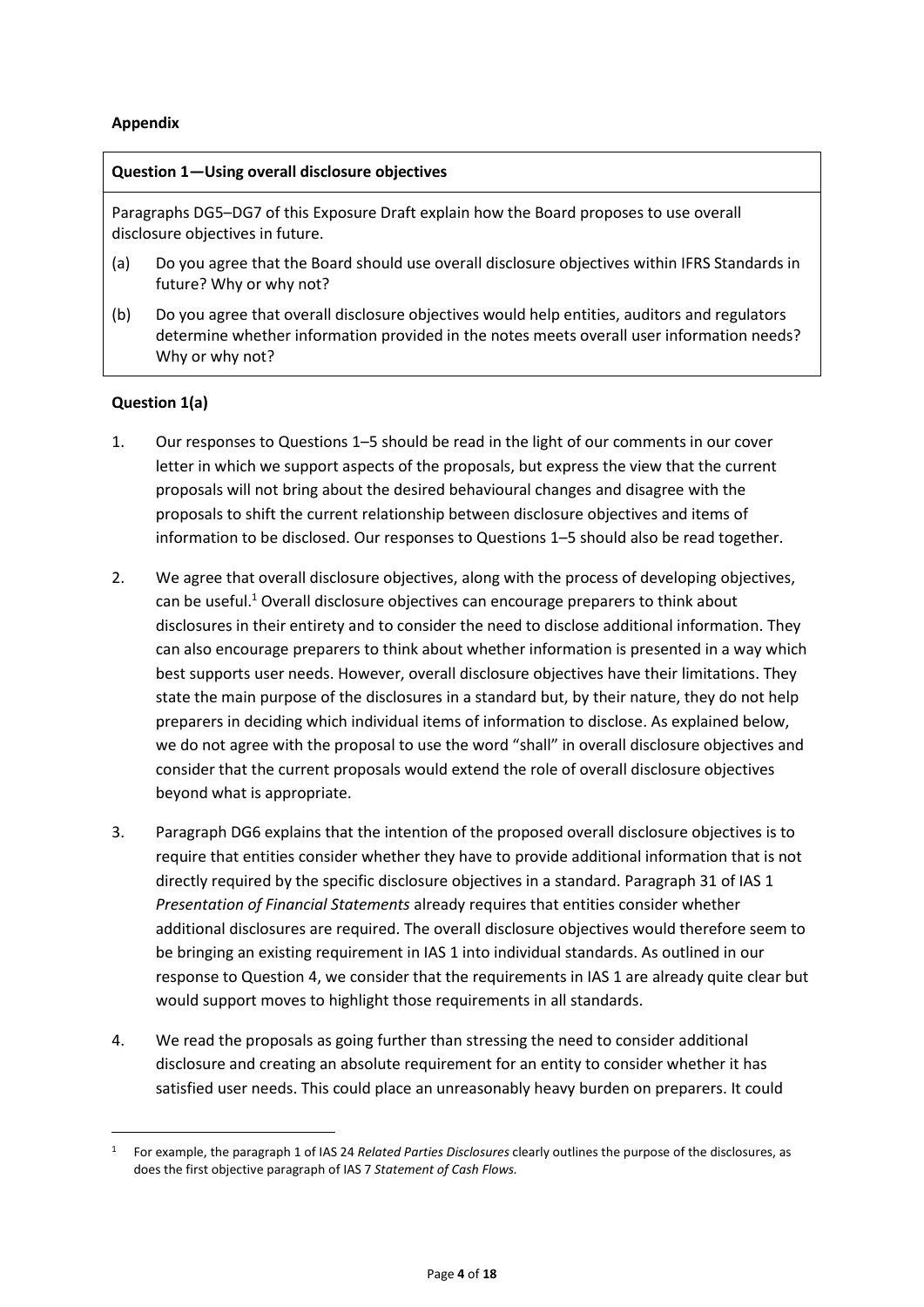also lead to situations where preparers, auditors and regulators hold differing views about the information required to satisfy overall objectives. The IASB serves an important role by seeking feedback on the information that users want and then deciding which of those information needs should be satisfied by way of financial statement disclosures in general purpose financial reports (GPFR). There are many different types of users, some of whom have differing information needs and possibly some with extensive wish lists.<sup>2</sup> We understand that the IASB intends to consider user needs and form a view about what is appropriate in GPFR. Under the proposed approach the IASB would also discuss these user needs in the standards. As worded, we think the proposed overall disclosure objectives would create a requirement for an entity to meet all user needs, rather than those user needs that are collectively regarded as appropriate and necessary in GPFR.

- 5. User needs can change over time. Times of crisis (such as the global financial crisis in 2008 and the current pandemic) can highlight deficiencies in existing information or lead to calls for different information. Users may not know what information they would find useful in such situations until after the event has happened. Periodic review of standards helps to ensure that disclosure requirements remain appropriate and meet collective user needs. As worded, we think that the proposed overall disclosure objectives could open preparers up to demands for information that has not been previously considered. Entities may choose to provide information that is not required by standards, but this is not the same as creating an openended requirement. Given the potential changes in user needs over time, we disagree with prescriptive language in overall disclosure objectives.
- 6. We think that some existing disclosure objectives, such as that in IFRS 7 *Financial Instruments: Disclosures*, play a useful role without the use of such prescriptive language.
- 7. To conclude our response to Question 1(a), we support more widespread use of overall disclosure objectives in standards, but we do not support the prescriptive language proposed in those objectives.

# **Question 1(b)**

8. We have partially addressed Question 1(b) in our response to 1(a). Although we support more widespread use of overall disclosure objectives we do not think that they will help entities, auditors and regulators to determine whether information provided in the notes meets overall user information needs. Our main concern is that overall disclosure objectives are so broad that different groups could have differing views on the adequacy of information provided. There is a risk that the cost of getting agreement between parties with different views could outweigh the benefits.

<sup>&</sup>lt;sup>2</sup> One of the objectives of this project is to help stakeholders improve the usefulness of disclosures in the notes for the primary users of financial statements (paragraph BC11). As explained in the Conceptual Framework (paragraph 1.5) primary users include existing and potential investors, lenders and other creditors. However, the discussion of how the IASB proposes to seek feedback from users appears to focus on investors (paragraph BC36). This description of how the IASB will seek to obtain feedback may have been indicative, but, going forward, we think that there should be explicit consideration of the needs of all primary users.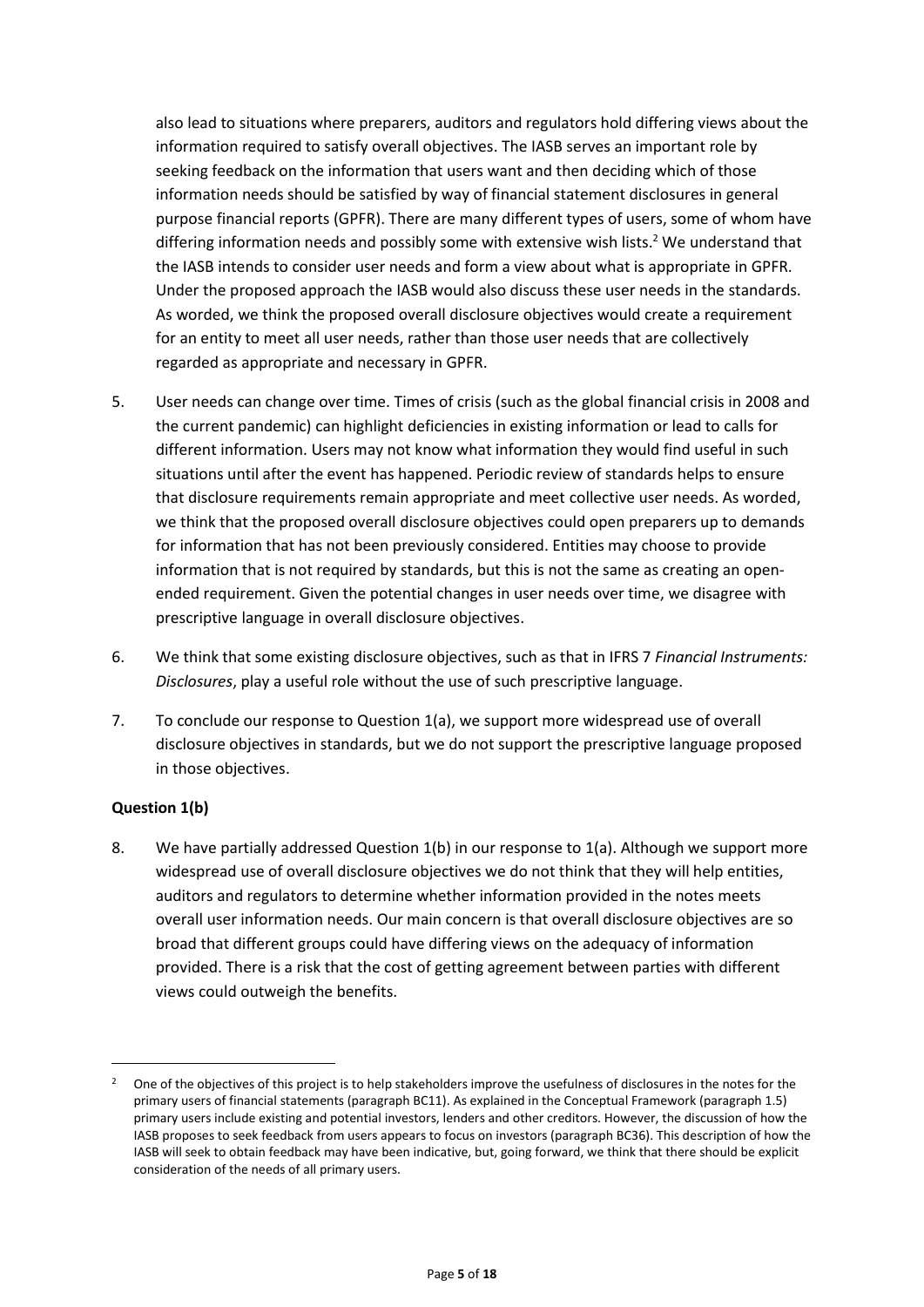## **Question 2—Using specific disclosure objectives and the disclosure problem**

Paragraphs DG8–DG10 of this Exposure Draft explain how the Board proposes to use specific disclosure objectives in future.

- (a) Do you agree that specific disclosure objectives, and the explanation of what the information is intended to help users do, would help entities apply judgements effectively when preparing their financial statements to:
	- (i) provide relevant information;
	- (ii) eliminate irrelevant information; and
	- (iii) communicate information more effectively?

Why or why not? If not, what alternative approach would you suggest and why?

(b) Do you agree that specific disclosure objectives, and the explanation of what the information is intended to help users do, would provide a sufficient basis for auditors and regulators to determine whether an entity has applied judgements effectively when preparing their financial statements? Why or why not?

## **Question 2(a)**

- 9. Specific disclosure objectives are already used in some IFRS Standards.<sup>3</sup> We support the proposal for more widespread use of specific disclosure objectives and the proposals to explain how users would use certain information. However, as discussed in Question 3, we disagree with the combined package of proposals which would require assessments of compliance against specific disclosure objectives.
- 10. Although we agree that specific disclosure objectives serve a useful role we do not think that more widespread use of specific disclosure objectives will bring about the desired changes in behaviour. There are a number of reasons why entities might continue to use items of information in standards as a checklist. Our response to Question 3 discusses this in more detail.
- 11. The IASB has already undertaken a number of projects to highlight the disclosure problem and the need for appropriate application of materiality when preparing financial statement disclosures. These projects have raised awareness and encouraged thoughtful application of materiality and clear presentation of information. We would like to stress that this earlier work has been useful and has had a positive effect in New Zealand. A number of New Zealand entities have devoted considerable time and effort to decluttering and streamlining their financial statements. There was a major focus on this around 2016–17, but for many entities decluttering and streamlining continues to be an ongoing process. Given the extent to which this approach has been embraced, we have received feedback querying the prevalence of the 'disclosure problem' in the financial statements of entities applying NZ IFRS.

<sup>3</sup> For example IFRS 12 paragraph 24 explains the objective of disclosing information about unconsolidated structured entities.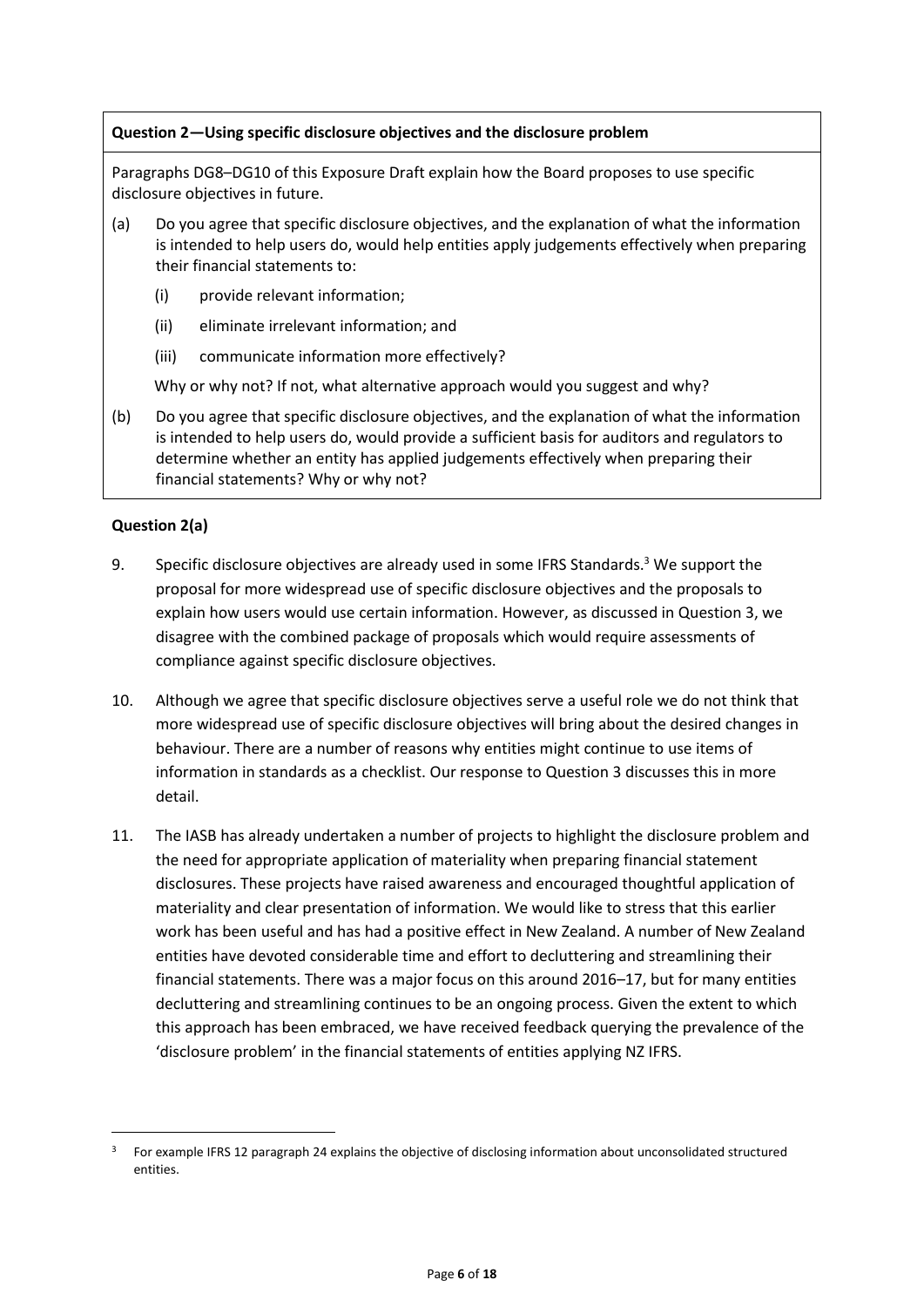- 12. However, we acknowledge that the IASB has received feedback saying that more change is needed. Standard setting might be what is required to bring about improvements and we think that the proposals, particularly the use of explanations about how users would use certain information could encourage a more thoughtful approach to disclosure by some entities. However, we cannot give an unreserved 'yes' response to Question 2(a) because of the other factors that drive behaviour. For example, smaller entities may have fewer resources to devote to communicating with investors and other users and reviewing and reshaping disclosures and perceive less benefit from doing so than larger entities.
- 13. We are not proposing an alternative approach. We think that it is useful to have both disclosure objectives and specific disclosure requirements in standards, along with a materiality overlay. When all these components are in place a disclosure objective can usefully provide an explanation for why certain items of information are required and what the standard setter was trying to achieve when establishing those requirements. In reflecting on the way forward we think that ongoing education and awareness, along with celebrating good practice, will continue to be important in improving disclosures.

## **Question 2(b)**

14. We consider that specific disclosure objectives, and the explanation of how information is intended to help users, could help inform discussions between auditors, regulators and reporting entities. We think that specific disclosure objectives would be most useful when there is a view that additional information should be provided. We think that specific disclosure objectives would be less helpful in deciding whether information is irrelevant or could be communicated more effectively. Please see also our response to Question 3.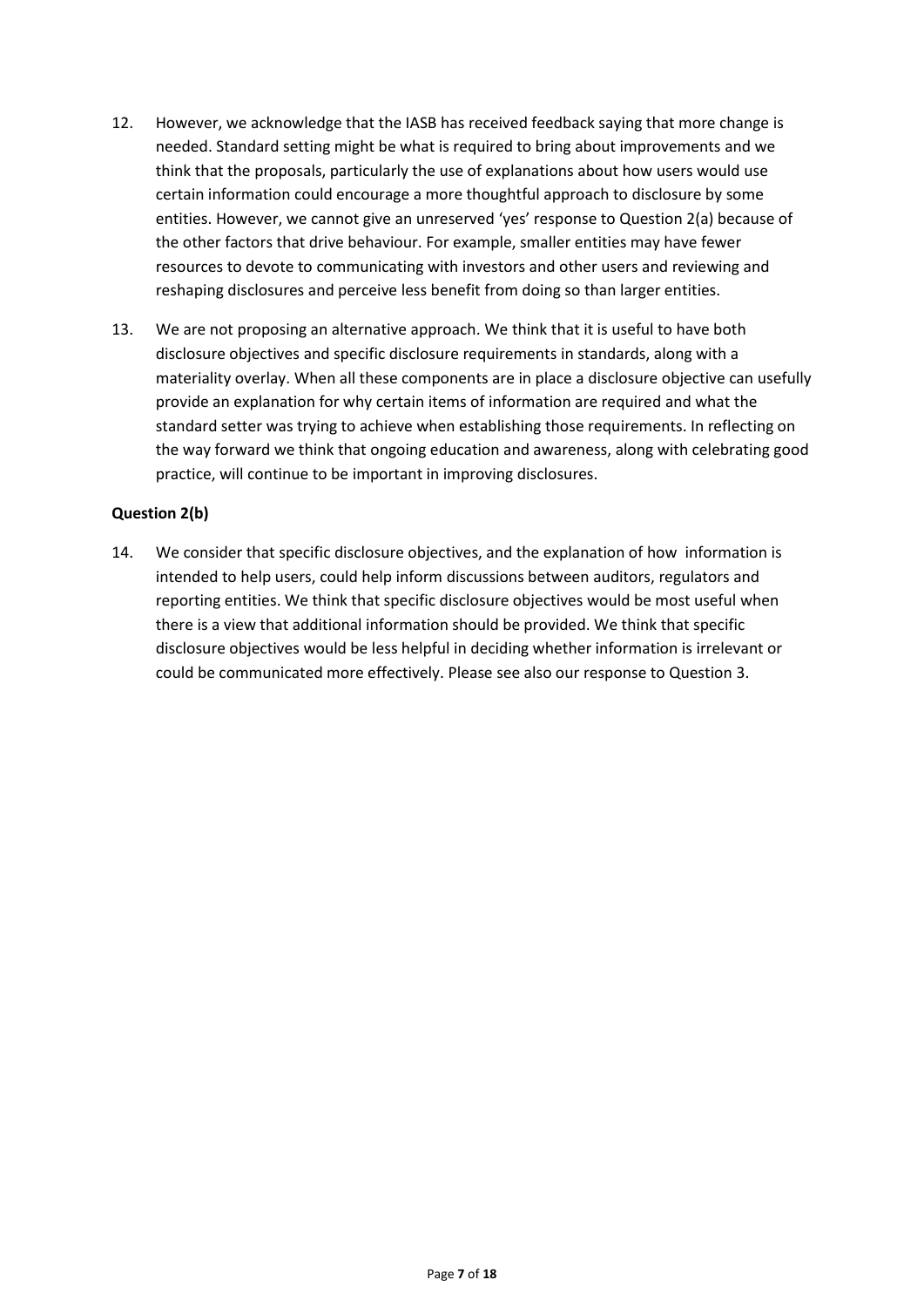## **Question 3— Increased application of judgement**

Paragraphs DG2–DG3 and DG8–DG13 of this Exposure Draft explain why, in future, the Board proposes to:

- (a) use prescriptive language to require an entity to comply with the disclosure objectives.
- (b) typically use less prescriptive language when referring to items of information to meet specific disclosure objectives. An entity, therefore, would need to apply judgement to determine the information to disclose in its circumstances.

This approach is intended to shift the focus from applying disclosure requirements like a checklist to determining whether disclosure objectives have been satisfied in the entity's own circumstances. Paragraphs BC188–BC191 of the Basis for Conclusions describe the likely effects of this approach on the behaviour of entities, auditors and regulators towards disclosures in financial statements. Paragraphs BC192–BC212 of the Basis for Conclusions describe the likely effects of this approach on the quality of financial reporting, including the cost consequences of the approach.

- (a) Do you agree with this approach? Why or why not? If not, what alternative approach do you suggest and why?
- (b) Do you agree that this approach would be effective in discouraging the use of disclosure requirements in IFRS Standards like a checklist? Why or why not?
- (c) Do you agree that this approach would be effective in helping to address the disclosure problem? For example, would the approach help entities provide decision-useful information in financial statements? Why or why not?
- (d) Do you agree that this approach would be operational and enforceable in practice? Why or why not?
- (e) Do you have any comments on the cost of this approach, both in the first year of application and in subsequent years? Please explain the nature of any expected incremental costs, for example, changes to the systems that entities use to produce disclosures in financial statements, additional resources needed to support the increased application of judgement, additional audit costs, costs for users in analysing information, or changes for electronic reporting.

# **Question 3(a)**

- 15. Taken as a whole, we do not agree with the proposed approach. Our main areas of disagreement are with the proposals to use prescriptive language in overall disclosure objectives and use less prescriptive language when referring to items of information. As indicated in our responses to Questions 1 and 2 we support the use of overall and specific disclosure objectives, but not in the way proposed in the ED.
- 16. Our reasons for disagreeing with the proposed approach are outlined in our responses to Questions 3(b) to (e). In brief, we do not think that the proposals will lead to the desired changes in behaviour, and we have concerns about enforceability and cost.

### **Questions 3(b) and 3(c)**

17. Overall we do not consider that the proposals will have a significant effect on the checklist approach because they would not change the factors that drive a checklist approach. Adding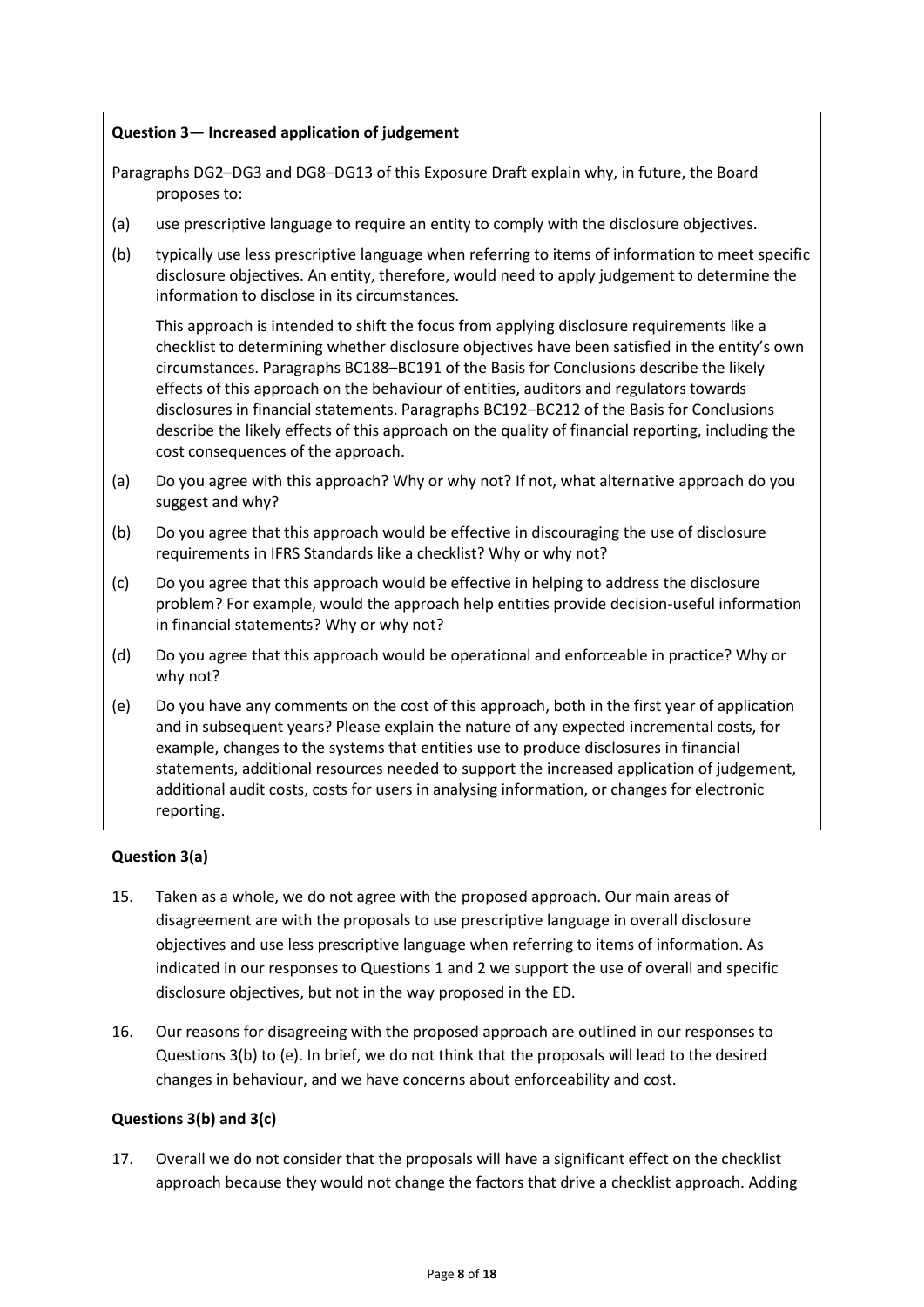more disclosure objectives to standards could encourage a more thoughtful approach to disclosure by some, but IAS 1 paragraph 31 is already quite clear that a specific disclosure is not required if the resulting information is not material. Bringing that message into individual standards may lead to more consideration of that requirement, but we do not think it will 'solve the problem'. We are aware of the argument that an entity would have no incentive to provide immaterial information as it would not help an entity satisfy disclosure objectives, but we think that entities will still face real or perceived pressures to provide most of the items of information mentioned in a standard.

- 18. Factors that could lead to entities continuing to adopt a checklist approach to disclosures (and possibly disclosing too much irrelevant information) include the following.
	- The need to document reasons for not providing information.
	- The need to get agreement about items to be excluded at the beginning of the year.
	- The unwillingness to remove items that might be required again in a subsequent year (possibly a concern about costs of changing processes and the risk of not identifying it early enough as a required item in a subsequent period).
	- A 'better be safe than sorry' attitude combined with a perception of limited benefits from reducing disclosure.
	- The actual or perceived costs of engaging more closely with users and of getting a consensus about items of information.
- 19. The description of the disclosure problem also includes entities that do not disclose enough relevant information. We have heard that this aspect of the disclosure problem can also be observed in New Zealand. Such entities may cite concerns about commercial sensitivity and the cost of preparing and auditing information. The more widespread use of specific disclosure objectives could be helpful if auditors or regulators consider that important information has been omitted, but we do not think that the proposed approach will encourage entities to disclose more information.
- 20. Our view is that amending IFRS Standards to place more emphasis on the need for effective materiality judgements could help with the checklist approach and disclosure problem but that it would not address the problem. Any changes to standards need to be workable for all parties and, as indicated below, we think the proposals would create difficult tensions.

# **Question 3(d)**

- 21. The proposals would place more emphasis on judgement. This, in itself, is likely to create enforcement challenges. In the absence of specific disclosure requirements, it is likely to be difficult for auditors or regulators to conclude that the judgement made by the preparer is not reasonable and that specific information is needed to fulfil a certain objective.
- 22. We are aware that the IASB has thought about this in drafting the proposals and hopes that the identification of user needs and explanation of how users will use information will give entities and others the tools they need to say why they think certain information is required or not required. We agree that identification of users' needs and explanation about how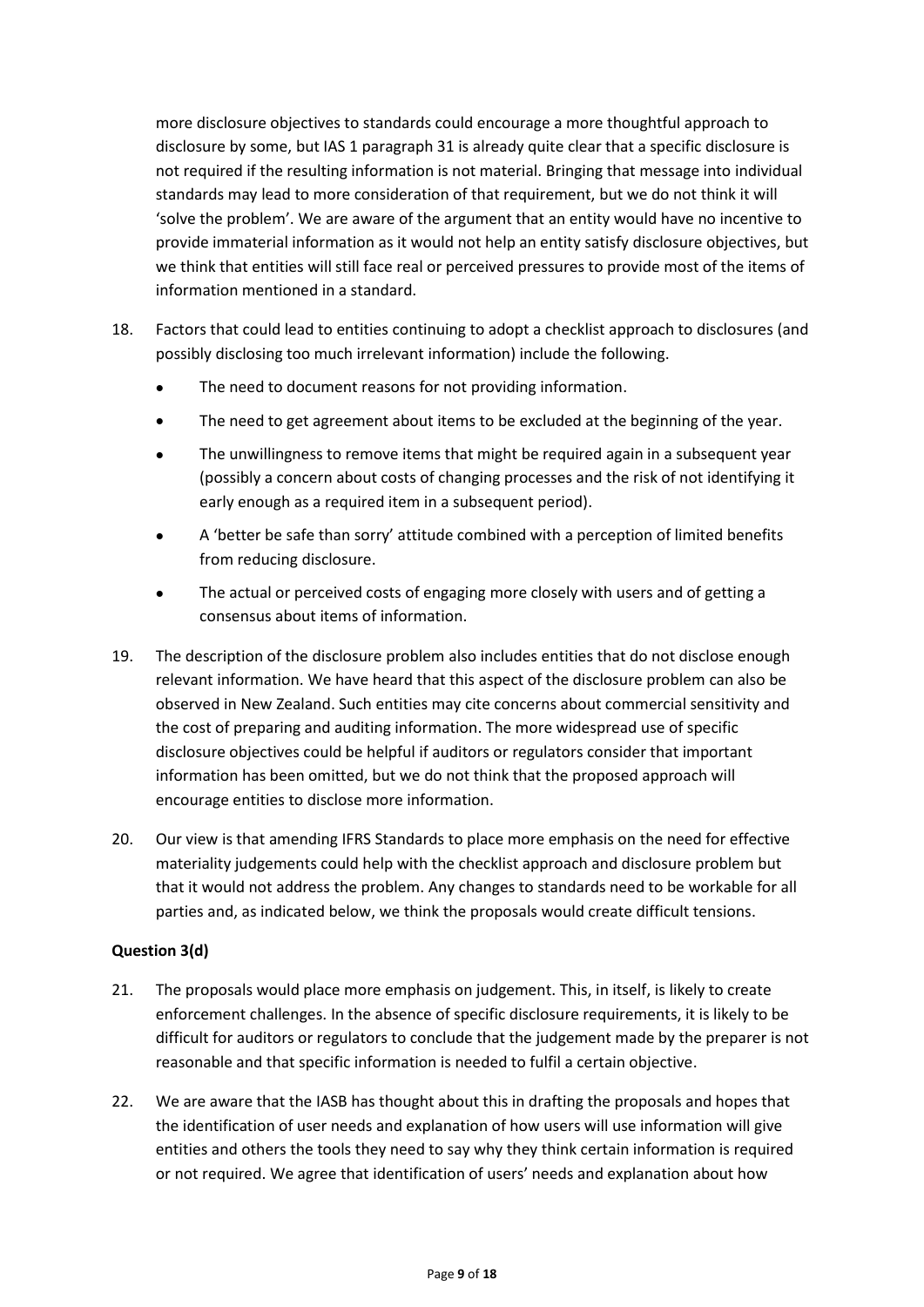information will be used could be useful for entities and others making such judgements, but we do not think that including such additional information in standards will necessarily lead to entities and others making the same judgements.

23. We accept that entities already have to make materiality judgements and that the proposals could be seen as a way of repackaging existing requirements. However, we think that the proposed shift in approach could result in more judgement, more documentation of judgement, and more discussions with auditors and regulators. While some such discussions could be productive, we think there is a risk that they could consume a lot of time for limited changes in behaviour.

# **Question 3(e)**

- 24. The costs of the proposed approach would vary across entities. For those entities that are already critically applying the materiality requirements in IFRS Standards, there might be limited additional costs. However, any change in standards generates additional costs as entities review what, if anything, in their current processes and systems need to change. For others the costs could be considerable.
- 25. We have flagged some possible additional costs that entities might incur. An increased emphasis on judgement would require more justification and documentation of judgements. This is likely to require more time and attention from senior staff, senior management and possibly governing bodies. An entity might also need to spend more time with auditors at the beginning of the period confirming whether or not certain items of information will be collected.

### **Question 4—Describing items of information to promote the use of judgement**

The Board proposes to use the following less prescriptive language when identifying items of information: 'While not mandatory, the following information may enable an entity to meet the disclosure objective'. Paragraph BC19–BC26 of the Basis for Conclusions describe the Board's reasons for this language and alternative options that the Board considered.

Do you agree that the proposed language is worded in a way that makes it clear that entities need to apply judgement to determine how to meet the specific disclosure objective? If not, what alternative language would you suggest and why?

- 26. Our response to this question should be read in the light of our overall disagreement with the proposed approach. The proposed wording makes it clear that entities would need to apply judgement to determine how to meet the specific disclosure objective, but we do not think that the proposed wording would be any more effective in changing behaviour than the other wording options considered by the Board (as outlined in paragraph BC21). Nor do we think that the proposed wording would lead to a significant shift in behaviour compared to that observed under the current requirements.
- 27. In our view, IAS 1 paragraph 31 is quite clear that an entity need not provide a specific disclosure required by an IFRS Standard if the information resulting from that disclosure is not material. In our submission on the 2017 Discussion Paper we recommended putting greater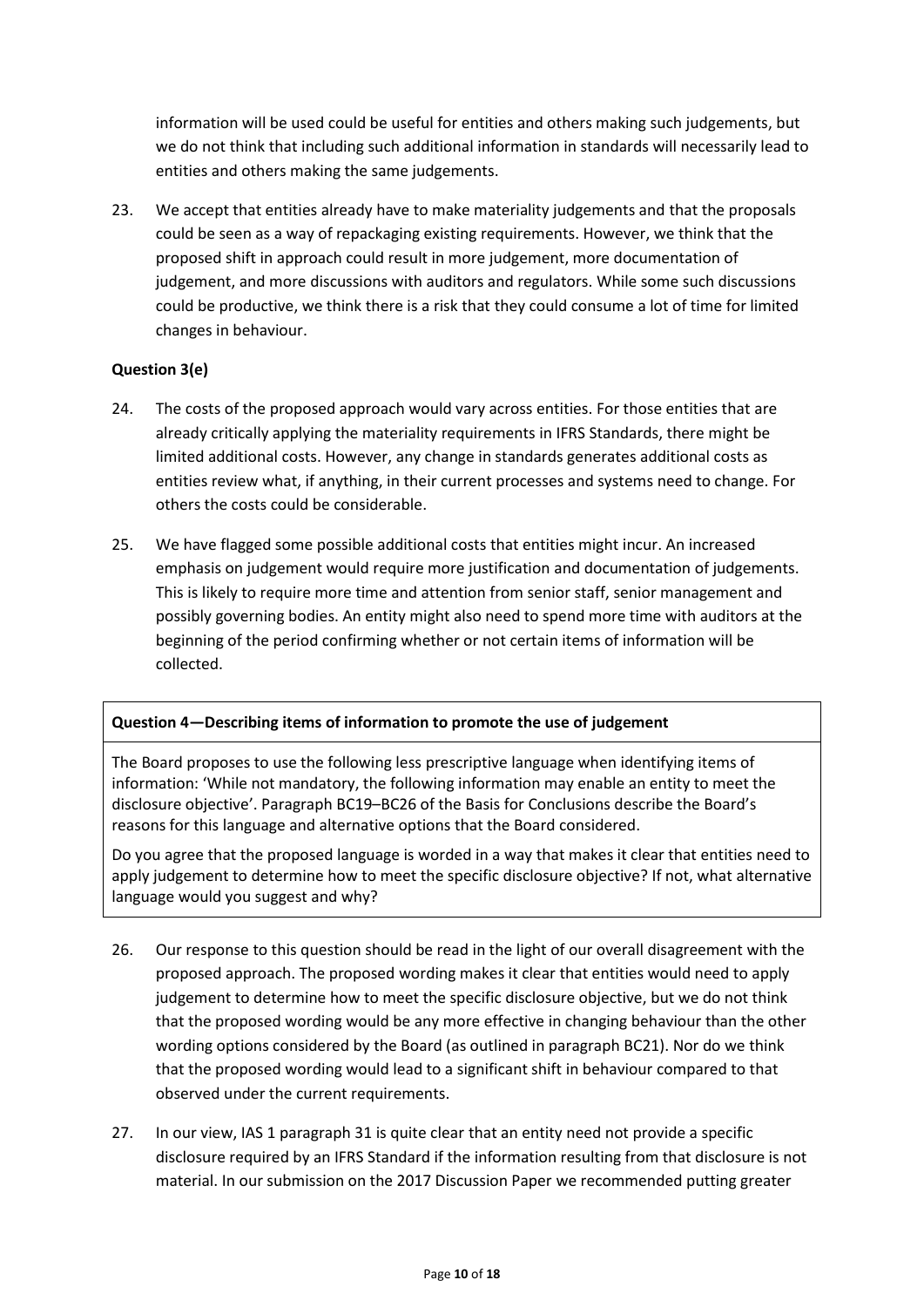emphasis on materiality in a manner that reinforces materiality as a pervasive concept, and suggested that this could be done by including a general paragraph in each standard reminding entities to apply materiality or by way of appropriate cross-referencing to the relevant parts of IAS 1 (or its replacement). We remain of the view that this could be helpful.<sup>4</sup>

- 28. The language proposed by the ED reflects the IASB's desire to shift the focus away from applying disclosure requirements like a checklist. We acknowledge that application of checklists can contribute to the disclosure of irrelevant information by some entities. However, checklists also have their advantages. The pros and cons of checklists depends on the behaviour of preparers, auditors and regulators.
- 29. Checklists can be an efficient and effective way for an entity to document its disclosure judgements. Entities are more likely to be able to identify additional items of information that need to be disclosed if the items identified in a standard are reasonably comprehensive. If fewer items of information are identified in a standard and more additional items are required, entities could incur additional costs in identifying items to disclose.
- 30. Checklists can also limit the omission of important information. If an entity has a minimalistic approach to disclosing information it is less likely to disclose information if it is not specifically required by a standard.
- 31. We are also concerned that the proposed language around items of information could reduce the comparability of financial statements. We are aware of the arguments that uniform information and comparable information are not the same thing, and that what matters is meaningful comparability. Although we acknowledge these points we think that the proposals could adversely affect comparability.
- 32. We also have a comment about considering the implications of these proposals alongside the proposals in earlier EDs. ED/2019/7 *General Presentation and Disclosure* indicated that IAS 1 paragraph 31 would be carried forward into a new presentation and disclosure standard. That ED also proposed to move the definition of material and the associated guidance into IAS 8 *Accounting Policies, Changes in Accounting Estimates and Errors*. In our comments on ED/2019/7 we suggested that there are good reasons why a general presentation and disclosure standard should include specific guidance on materiality because of the difficulty of applying materiality judgements to disclosures. We also commented on the proposals about disaggregation. We have mentioned the earlier ED here because it is difficult to comment on the proposals without seeing all the proposals about materiality together. This might indicate a need for further consultation before finalising the proposals in either of these EDs.

<sup>4</sup> We acknowledge the description of the Board's intentions in paragraph DG4 (shown below) and agree with the comment that multiple or duplicate references to materiality can introduce confusion. However, we think that explicit reference to the existing materiality requirements in every standard might be clearer than introducing new requirements that touch on materiality, without explaining the link between the new requirements and the existing requirements.

DG4 The Board will, to the extent possible, avoid making generic or overarching references to materiality in the disclosure sections of individual IFRS Standards. This is to reinforce materiality as an overarching concept that applies across all Standards, including all disclosure requirements. Multiple or duplicate references to materiality can introduce confusion about how the concept applies to a Standard in which it is not mentioned.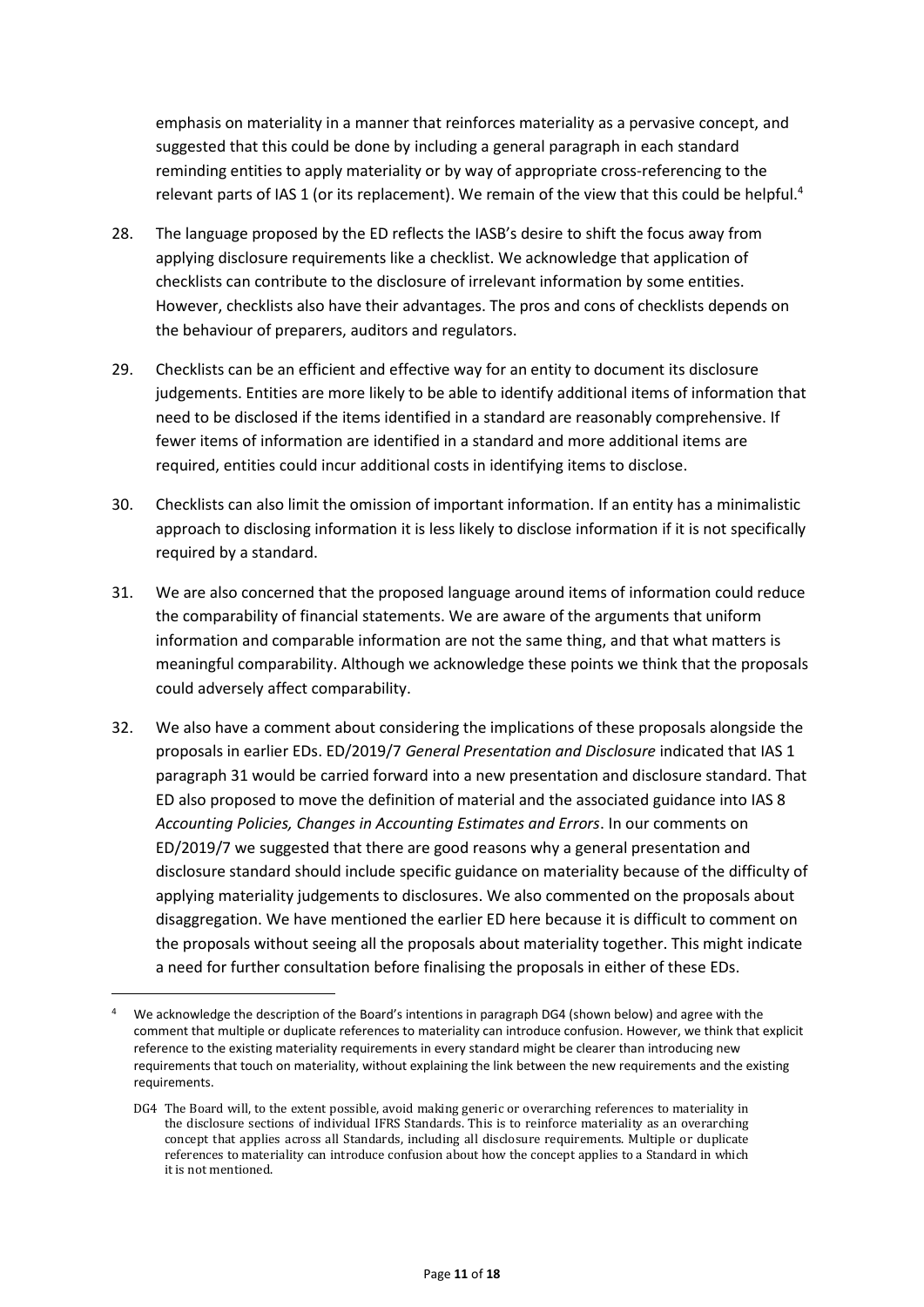### **Question 5—Other comments on the proposed Guidance**

Paragraphs BC27–BC56 of the Basis for Conclusions describe other aspects of how the Board proposes to develop disclosure requirements in IFRS Standards in future applying the proposed Guidance. Paragraphs BC188–BC212 of the Basis for Conclusions explain the expected effects of any disclosure requirements developed using the proposed Guidance.

Do you have any other comments on these aspects? Please indicate the specific paragraphs or group of paragraphs to which your comments relate (if applicable).

- 33. Although we do not support the proposals as a whole, we do support the proposals for early engagement with stakeholders to understand their needs and the likely practical effects of disclosure proposals. The Due Process Handbook would be an appropriate place to document any new processes.
- 34. Before making decisions on this project we would urge the IASB to consider the way that users access and use information both now and in the future. As you have acknowledged in recent discussions, the way in which corporate information is consumed has changed in recent years. People no longer read a set of financial statements from cover to cover. Some users may be less concerned about the overall amount and layout of the notes than in being able to find the items of information that they want. This comment applies to people accessing financial data from more traditional PDF and HTML formats as well as those using the IFRS Taxonomy.
- 35. Consistent with our comments on the recent agenda consultation, we encourage the IASB to consider financial reporting and future digital reporting developments in a holistic and strategic way across all its activities to ensure that standards remain relevant in the future. We would appreciate some thought leadership from the IASB as to how the IASB's work and products will change in response to the significant technological changes occurring now and in the future.
- 36. Elsewhere in this letter we have commented on the likelihood, under the proposed new approach, of preparers and auditors forming different views (or struggling to form a view) as to whether the information disclosed by an entity satisfies the disclosure objectives and meets the needs of stakeholders. If the IASB proceeds with these proposals, we recommend that the IASB works with the International Auditing and Assurance Standards Board to develop guidance for auditors regarding the audit of the selection of disclosures.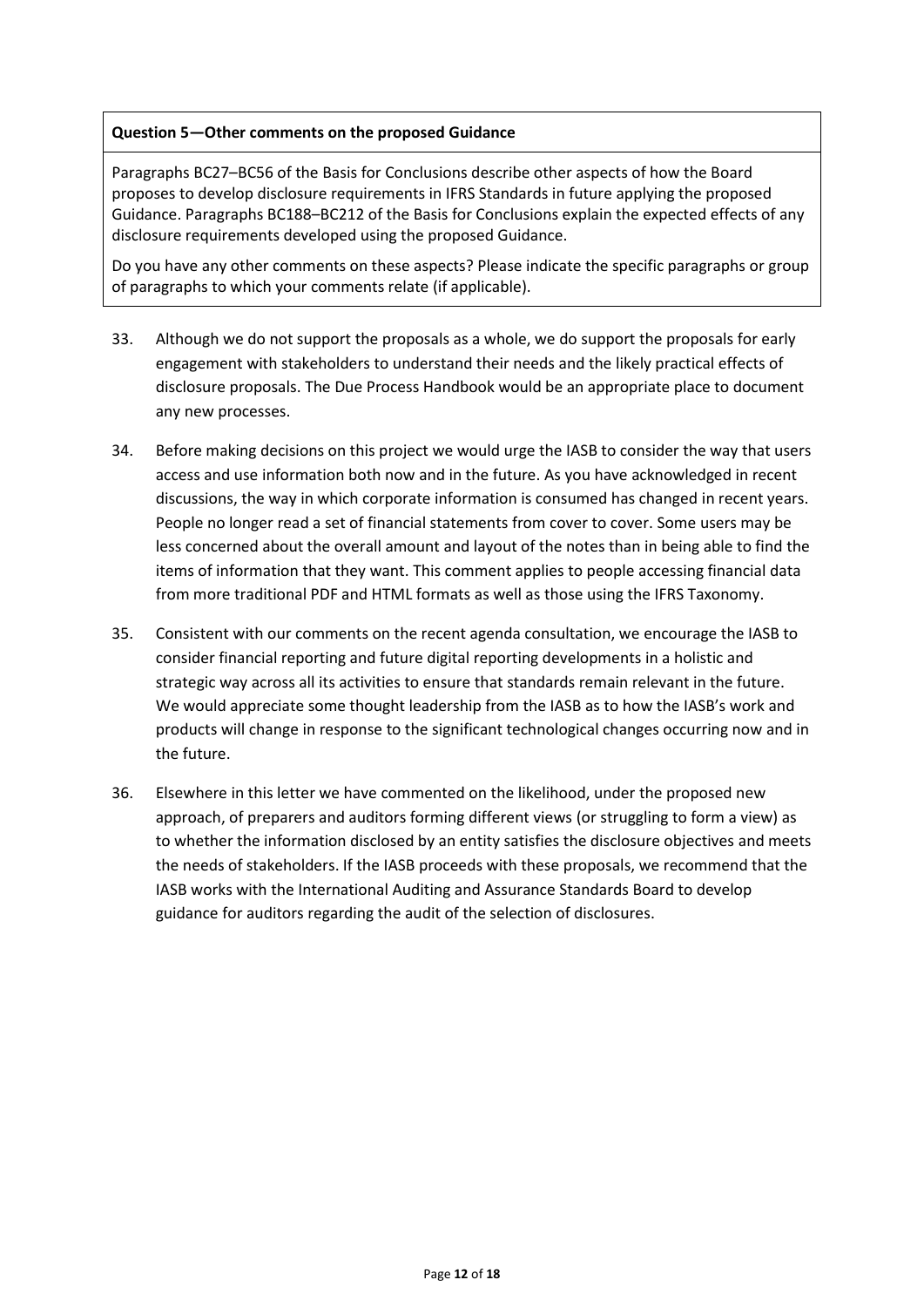**Question 6—Overall disclosure objective for assets and liabilities measured at fair value in the statement of financial position after initial recognition**

Paragraphs BC62–BC73 of the Basis for Conclusions describe the Board's reasons for proposing the overall disclosure objective for assets and liabilities measured at fair value in the statement of financial position after initial recognition.

Do you agree that this proposed objective would result in the provision of useful information that meets the overall user information needs about assets and liabilities measured at fair value in the statement of financial position after initial recognition? If not, what alternative objective do you suggest and why?

- 37. Before responding to the questions on IFRS 13 we have some general comments, including some comments on the selection of IFRS 13 as one of the standards on which to illustrate the application of the proposed approach.
- 38. At the conclusion of the PIR on IFRS 13, the IASB concluded that IFRS 13 is working as intended and expressed the following views.
	- The information required by IFRS 13 is useful to users of financial statements.
	- Some areas of IFRS 13 present implementation challenges, largely in areas requiring judgement. However, evidence suggests that practice is developing to resolve these challenges.
	- No unexpected costs have arisen from the application of IFRS 13.
- 39. We acknowledge that the IASB has received feedback that IFRS 13 can lead to the disclosure of too much detailed information (particularly of Level 3 items) and that more disclosure of some Level 2 items might be appropriate. However, we are not convinced that there is sufficient concern about IFRS 13 to warrant change at this time or that the proposals will result in requirements that are better understood or more consistently applied than the existing requirements. Despite this, we have given feedback on some aspects of the proposals, as applied to IFRS 13. Our comments on Questions 6–10 are not comprehensive.
- 40. We found it necessary to read the Basis for Conclusions (paragraphs BC62–BC73, and in particular, paragraph BC63) to understand what the IASB is aiming to achieve with the overall disclosure objective in paragraph 100. We acknowledge that paragraphs 100–101 should be read together with the more detailed guidance in paragraphs 103–121 and that disclosure objectives tend to be expressed at a fairly high level. However, taking the overall disclosure objective on its own, we are not convinced that it is any more useful than the current disclosure objective in IFRS 13 paragraph 91 or that preparers will grasp what it is aiming to achieve.
- 41. Paragraph 100 focuses on disclosure of information to enable users to evaluate an entity's "exposure to uncertainties". Because paragraph 100 does not elaborate on what is meant by this phrase, we looked to paragraph 107 (entitled 'Measurement uncertainties associated with fair value measurement'). Paragraph 107 is very similar to the existing requirement in IFRS 13, paragraph 91(a) – the main difference is that rather than just requiring disclosure of valuation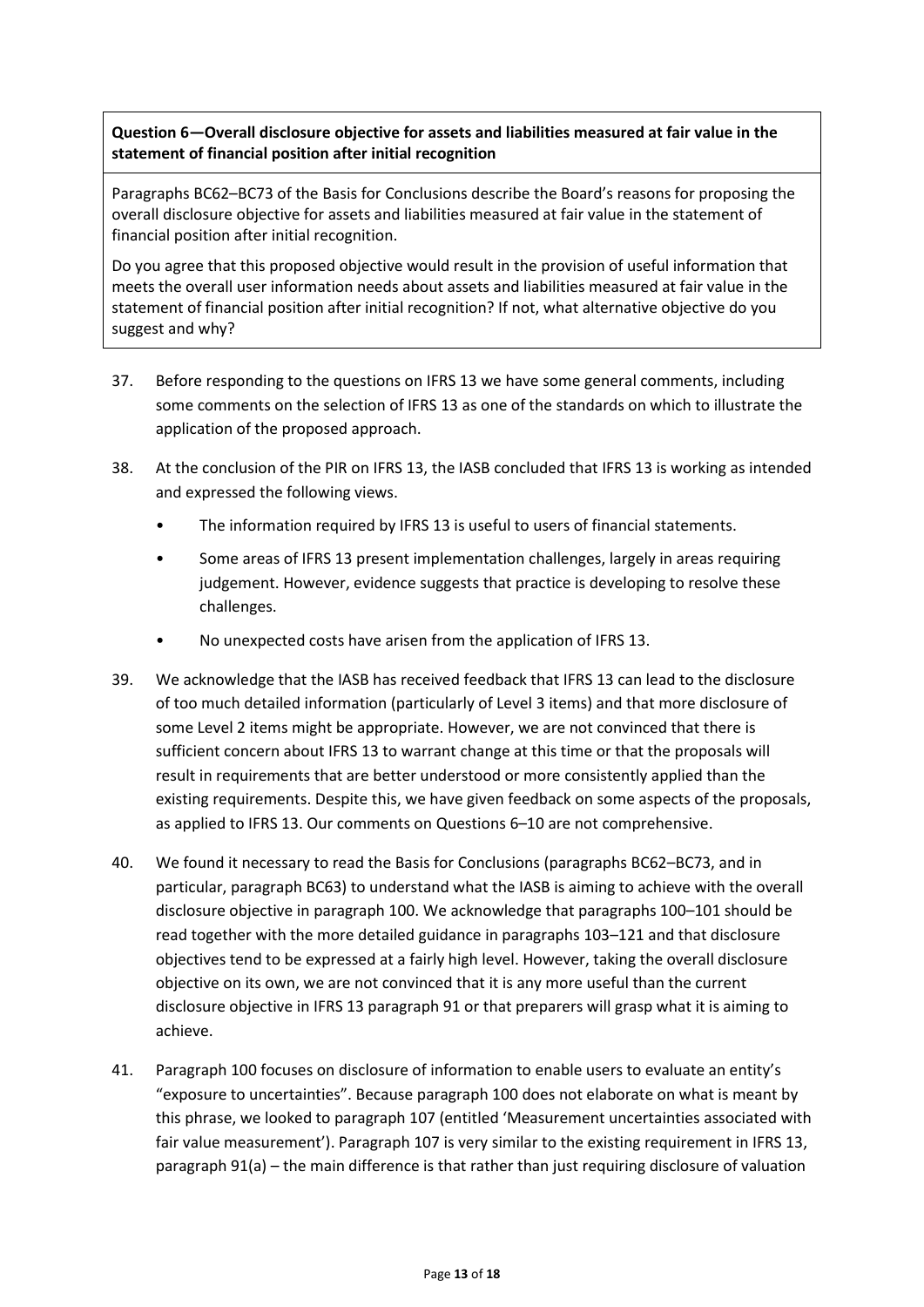techniques and inputs it requires information to enable users to understand those techniques and inputs. Paragraph 108 then says that the information about techniques and inputs is intended to help users assess the sources of measurement uncertainty. However, we do not think that the items of information listed in paragraphs 110 are sufficient to help a reader understand how the suggested items of information are intended to help a user evaluate an entity's "exposure to uncertainties".

- 42. These comments could be regarded as being inappropriately focused on the actual wording used in the ED. We have made these comments to try and convey our concerns that the proposals are not sufficiently clear for readers to grasp what is required and for everyone to form the same view about what is required. We think the intention of the overall objective should be reasonably clear from the requirements in the Standard, without having to revert to the Basis for Conclusions.
- 43. We have commented on Questions 7 and 8 together and Questions 9 and 10 together. Our comments on Question 7 also discuss paragraph 100(c).

**Question 7—Specific disclosure objectives for assets and liabilities measured at fair value in the statement of financial position after initial recognition**

Paragraphs BC74–BC97 of the Basis for Conclusions describe the Board's reasons for proposing the specific disclosure objectives about assets and liabilities measured at fair value in the statement of financial position after initial recognition, and discuss approaches that the Board considered but rejected.

- (a) Do you agree that the proposed specific disclosure objectives capture detailed user information needs about assets and liabilities measured at fair value in the statement of financial position after initial recognition? Why or why not? If not, what changes do you suggest?
- (b) Do you agree that the proposed specific disclosure objectives would result in the provision of information about material fair value measurements and the elimination of information about immaterial fair value measurements in financial statements? Why or why not?
- (c) Do you agree that the benefits of the specific disclosure objectives would justify the costs of satisfying them? Why or why not? If you disagree, how should the objectives be changed so that the benefits justify the costs? Please indicate the specific disclosure objective(s) to which your comments relate.
- (d) Do you have any other comments on the proposed specific disclosure objectives? Please indicate the specific disclosure objective(s) to which your comments relate.

**Question 8—Information to meet the specific disclosure objectives for assets and liabilities measured at fair value in the statement of financial position after initial recognition**

Paragraphs BC74–BC97 of the Basis for Conclusions describe the Board's reasons for proposing the items of information to meet the specific disclosure objectives about assets and liabilities measured at fair value in the statement of financial position after initial recognition, and discuss information that the Board considered but decided not to include.

(a) Do you agree that entities should be required to disclose the proposed items of information in paragraphs 105, 109 and 116 of the [Draft] amendments to IFRS 13? Why or why not? If not,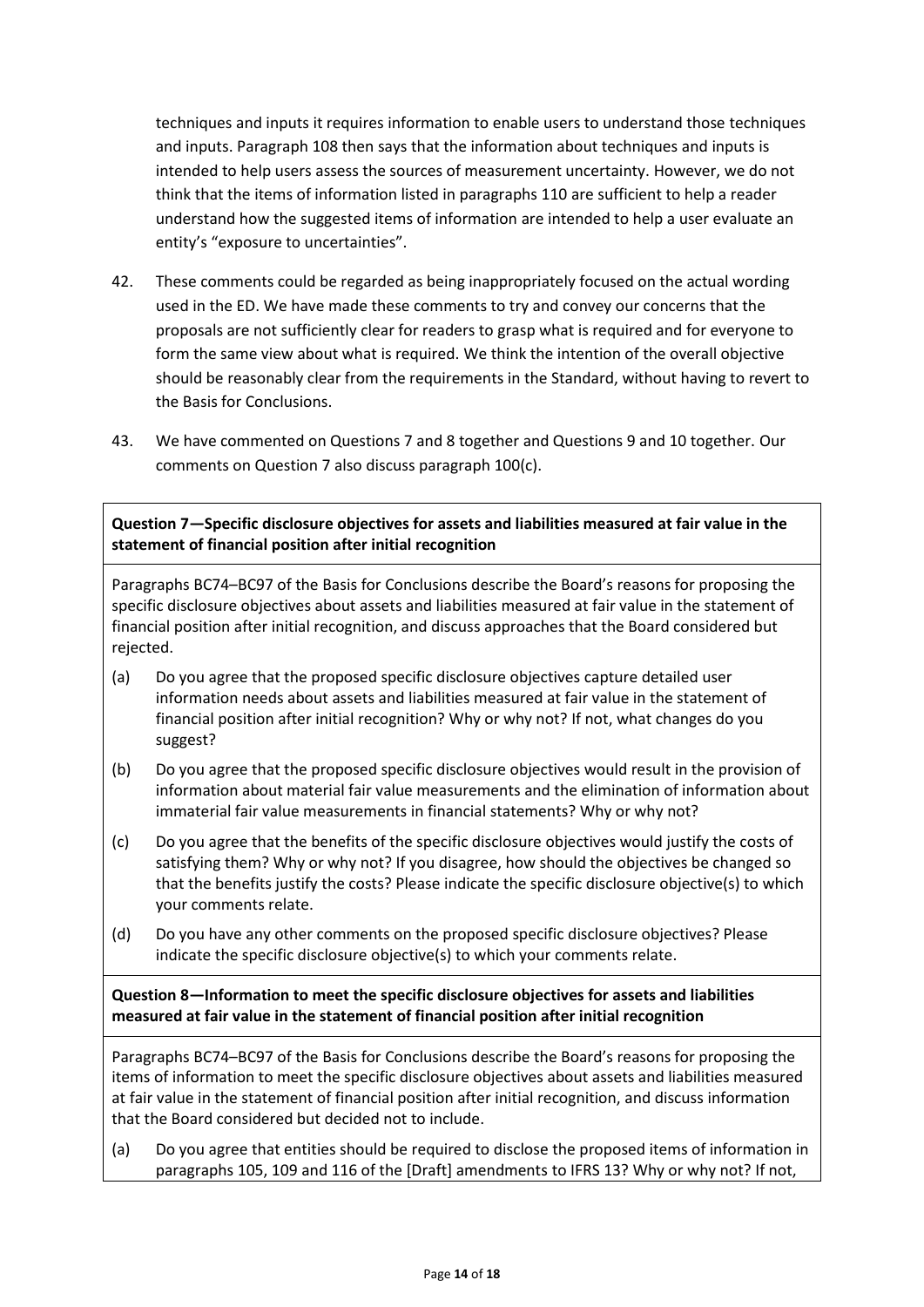what changes do you suggest and how would they help an entity to meet the specific disclosure objective?

- (b) Do you agree with the proposed items of information that are not mandatory but may enable entities to meet each specific disclosure objective? Why or why not? If not, what changes do you suggest and how would they help an entity to meet the specific disclosure objective?
- 44. This is a combined response to Questions 7 and 8. As mentioned earlier, these comments are on selected aspects of the proposals. They are not comprehensive.

## *While not mandatory*

- 45. Looking at the IFRS 13 proposals prompted us to think about how the words 'While not mandatory', which are used throughout the ED, will be applied in practice. Although entities already have to make materiality judgements, we consider that the proposals will require more and possibly different types of judgements than at present. For example, under the proposals an entity would have to apply judgement to determine which items of information are relevant in its circumstances. The proposed use of the phrase 'while not mandatory' as the lead in statement to items of information that might help satisfy disclosure objectives changes the current presumption that certain information should be disclosed unless an entity decides that it is not material, to a more open-ended question. We think that the judgements for the open-ended question will be more difficult and will require more guidance.
- 46. We have noted one instance where there could be confusion between a specific disclosure objective and the non-mandatory items of information. Paragraph 107 (a specific disclosure objective about measurement uncertainties) states that an entity shall disclose information that enables users to understand the significant techniques and inputs used in determining fair value measurements. However, paragraph 110(a) then identifies a "description of significant valuation techniques" as information that may enable an entity to meet the disclosure objective, but which is not mandatory. We think this could lead to confusion about whether information about valuation techniques is mandatory or not.

### *Increased emphasis on judgement*

47. We would like to reiterate some of our comments on Questions 1–4. An increased reliance on judgement could lead to differing views about what information should be provided. Although the proposals have been drafted with the intention of helping entities cut back on unnecessary disclosures and making them consider the possible need for additional information, we are concerned that the increased emphasis on judgement and the change in requirements will be costly, particularly for entities with a high volume of financial instruments. For example, the ED is proposing a shift from the current sensitivity analysis requirements to reasonably possible alternative fair value measurements. We are concerned about potential costs, given that this proposal would apply to all levels of the fair value hierarchy and the potential for differing views about what information should be provided.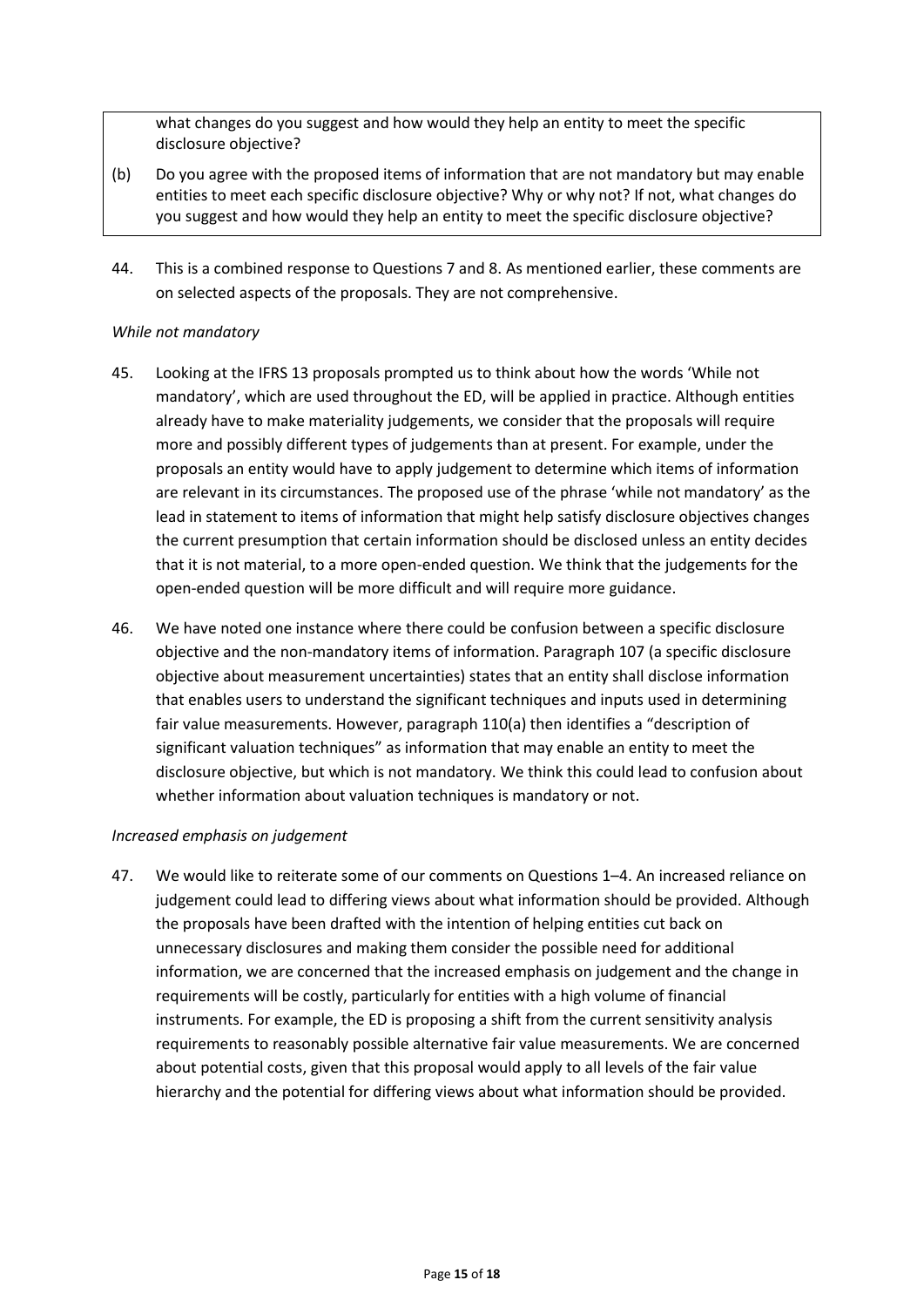48. We've heard that the proposals will lead to increased costs and that the costs will outweigh the benefits. Although the IASB has concerns about the inappropriate use of disclosure requirements as checklists, some constituents have highlighted that checklists can be a useful tool when documenting disclosure judgements.

### *Assets and liabilities within each level of the fair value hierarchy (paragraph 104)*

49. We do not think that the specific disclosure objective in paragraph 103 is sufficiently clear, or possibly it is the link between paragraphs 103 and 104 (shown below) that needs to be reconsidered.

#### **ED, paragraphs 103 and 104**

- **103 For recurring and non-recurring fair value measurements, an entity shall disclose information that enables users of financial statements to understand:**
	- **(a) the amount, nature and other characteristics of each class of assets and liabilities measured at fair value in the statement of financial position after initial recognition; and**
	- **(b) how the characteristics relate to the categorisation of those classes of assets and liabilities in the fair value hierarchy.**
- 104 The information required by paragraph 103 is intended to help users of financial statements assess the relative subjectivity in the entity's assessment of where the fair value measurements of the assets and liabilities are in the fair value hierarchy, and evaluate the effect of those measurements on the entity's financial position at the end of the reporting period.
- 50. Taken on its own, paragraph 103 seems fairly straightforward. However, we do not consider that the information required by paragraph 103 would necessarily lead to an understanding of the relative subjectivity in the entity's categorisation of items. Nor do we understand why the relative subjectivity in the entity's categorisation of items is being stressed in paragraph 104. The extent to which an item has unobservable inputs will affect how an entity categorises that item, but we do not think that such categorisation would necessarily involve subjectivity or why such subjectivity warrants disclosure over and above the characteristics used to categorise the item.

# *Alternative fair value measurements (paragraphs 100(c) and 111–113)*

51. The ED introduces new proposals for disclosure of alternative fair value measurements. We think that there will be differing views about what is required by the proposals and differing views about the most appropriate way for an individual entity to meet those requirements. We are not convinced that the proposals will lead to information that is any more understandable or useful than sensitivity analyses.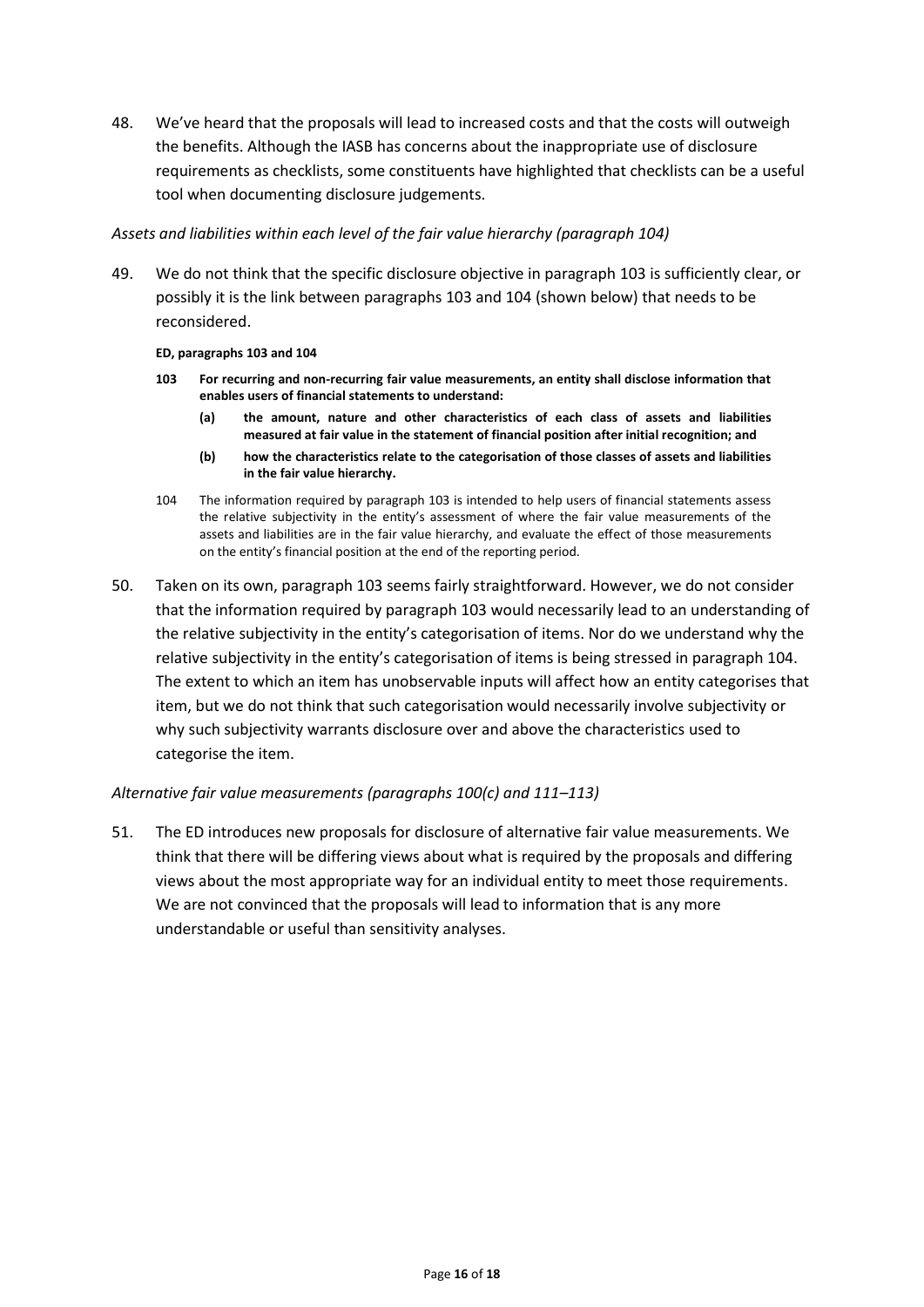**Question 9—Specific disclosure objective for assets and liabilities not measured at fair value in the statement of financial position but for which fair value is disclosed in the notes**

Paragraphs BC98–BC99 of the Basis for Conclusions describe the Board's reasons for proposing the specific disclosure objective for assets and liabilities not measured at fair value in the statement of financial position but for which fair value is disclosed in the notes.

- (a) Do you agree that the proposed specific disclosure objective captures detailed user information needs about assets and liabilities not measured at fair value in the statement of financial position but for which fair value is disclosed in the notes? Why or why not? If not, what changes do you suggest?
- (b) Do you agree that this proposed specific disclosure objective would result in the provision of useful information about assets and liabilities not measured at fair value but for which fair value is disclosed in the notes? Why or why not?
- (c) Do you agree that the benefits of the specific disclosure objective would justify the costs of satisfying it? Why or why not? If you disagree, how should the objective be changed so that the benefits justify the costs?
- (d) Do you have any other comments about the proposed specific disclosure objective?

**Question 10—Information to meet the specific disclosure objective for assets and liabilities not measured at fair value in the statement of financial position but for which fair value is disclosed in the notes**

Paragraph BC100 of the Basis for Conclusions describes the Board's reasons for proposing the items of information to meet the specific disclosure objective about assets and liabilities not measured at fair value in the statement of financial position but for which fair value is disclosed in the notes.

- (a) Do you agree that entities should be required to disclose the proposed items of information in paragraph 120 of the [Draft] amendments to IFRS 13? Why or why not? If not, what changes do you suggest and how would they help an entity to meet the specific disclosure objective?
- (b) Do you agree with the proposed items of information that are not mandatory but may enable entities to meet the specific disclosure objective? Why or why not? If not, what changes do you suggest and how would they help an entity to meet the specific disclosure objective?
- 52. This is a combined response to Questions 9 and 10. As mentioned earlier, these comments are on selected aspects of the proposals. They are not comprehensive.
- 53. We do not agree with the proposals in relation to items that are not measured at fair value. Between them, IFRS 7 and IFRS 13 already require some fair value information about items not measured at fair value, but the current requirements are at a fairly high level. We read the proposals as requiring more than is currently required and do not support such a change. We have concerns about the availability, cost and reliability of the information required by the proposals.
- 54. We also have a comment about the relationship between paragraphs 118 and 121 (shown below). As written it is not clear whether information about the characteristics of assets/liabilities is mandatory (as implied by paragraph 118) or non-mandatory (as implied by paragraph 121). We are not sure how it would be possible to meet the disclosure objective in